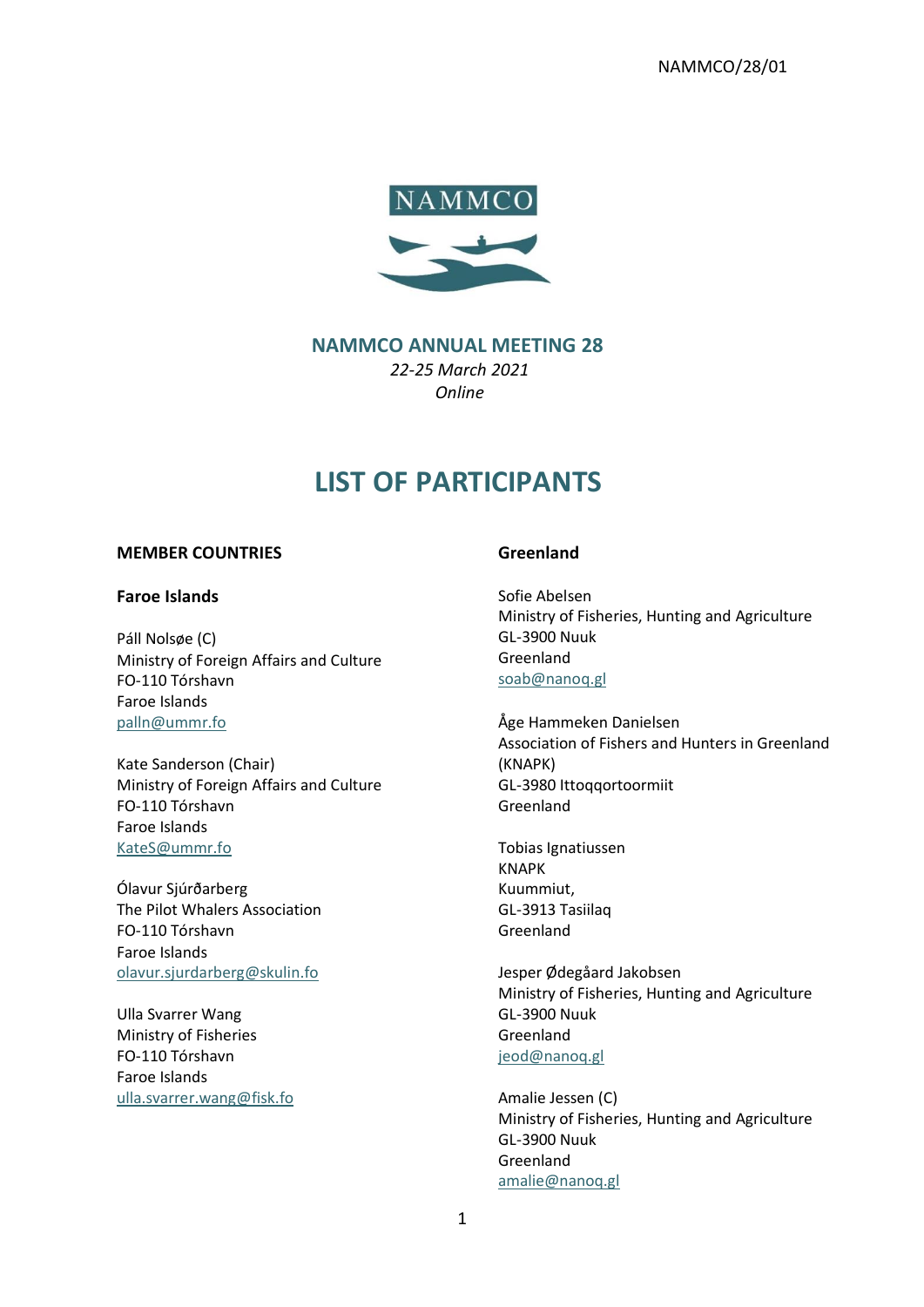Bjarne Lyberth KNAPK Secretariat GL-3900 Nuuk Greenland

## **Iceland**

Ásta Einarsdóttir (C) Ministry of Industries and Innovation Department of Fisheries and Aquaculture IS-150 Reykjavik Iceland [asta.einarsdottir@anr.is](mailto:asta.einarsdottir@anr.is)

Guðni Magnús Eiríksson Directorate of Fisheries IS-220 Hafnarfjordur Iceland [Gudni.M.Eiriksson@fiskistofa.is](mailto:Gudni.M.Eiriksson@fiskistofa.is)

Sandra Granquist Icelandic Seal Center and Marine and Freshwater Research Institute IS-530 Hvammstangi Iceland [sandra.magdalena.granquist@hafogvatn.is](mailto:sandra.magdalena.granquist@hafogvatn.is)

Kristján Loftsson Hvalur H.F. IS-222 Hafnafjordur Iceland [kl@hvalur.is](mailto:kl@hvalur.is)

Gísli Víkingsson Marine and Freshwater Research Institute IS-121 Reykjavik Iceland [gisli.vikingsson@hafogvatn.is](mailto:gisli.vikingsson@hafogvatn.is)

Jóhann Sigurjónsson Ministry for Foreign Affairs IS-105 Reykjavik Iceland [johann.sigurjonsson@utn.is](mailto:johann.sigurjonsson@utn.is)

Guðjón Már Sigurðsson Marine and Freshwater Research Institute IS-121 Reykjavik Iceland [gudjon.mar.sigurdsson@hafogvatn.is](mailto:gudjon.mar.sigurdsson@hafogvatn.is)

#### **Norway**

Alessandro Astroza Ministry of Trade, Industry and Fisheries NO-0032 Oslo Norway [ata@nfd.dep.no](mailto:ata@nfd.dep.no)

Arne Bjørge Institute of Marine Research University of Oslo NO-0316 Oslo Norway [arne.bjoerge@hi.no](mailto:arne.bjoerge@hi.no)

Guro Gjelsvik Directorate of Fisheries NO-5804 Bergen Norway [guro.gjelsvik@fiskeridir.no](mailto:guro.gjelsvik@fiskeridir.no)

Tore Haug Institute of Marine Research NO-9296 Tromsø Norway [tore.haug@hi.no](mailto:tore.haug@hi.no)

Sonja Elin Kleven Jakobsen Norwegian Fishermen Association NO-7010 Trondheim Norway [sonja.jakobsen@fiskarlaget.no](mailto:sonja.jakobsen@fiskarlaget.no)

Steinar Lindberg Ministry of Foreign Affairs, Norway NO-0032 Oslo Norway [steinar.lindberg@mfa.no](mailto:steinar.lindberg@mfa.no)

Kathrine A. Ryeng Institute of Marine Research NO-9294 Tromsø Norway [kathrine.ryeng@hi.no](mailto:kathrine.ryeng@hi.no)

Ole-David Stenseth (C) Ministry of Trade, Industry and Fisheries NO-0032 Oslo Norway [ods@nfd.dep.no](mailto:ods@nfd.dep.no)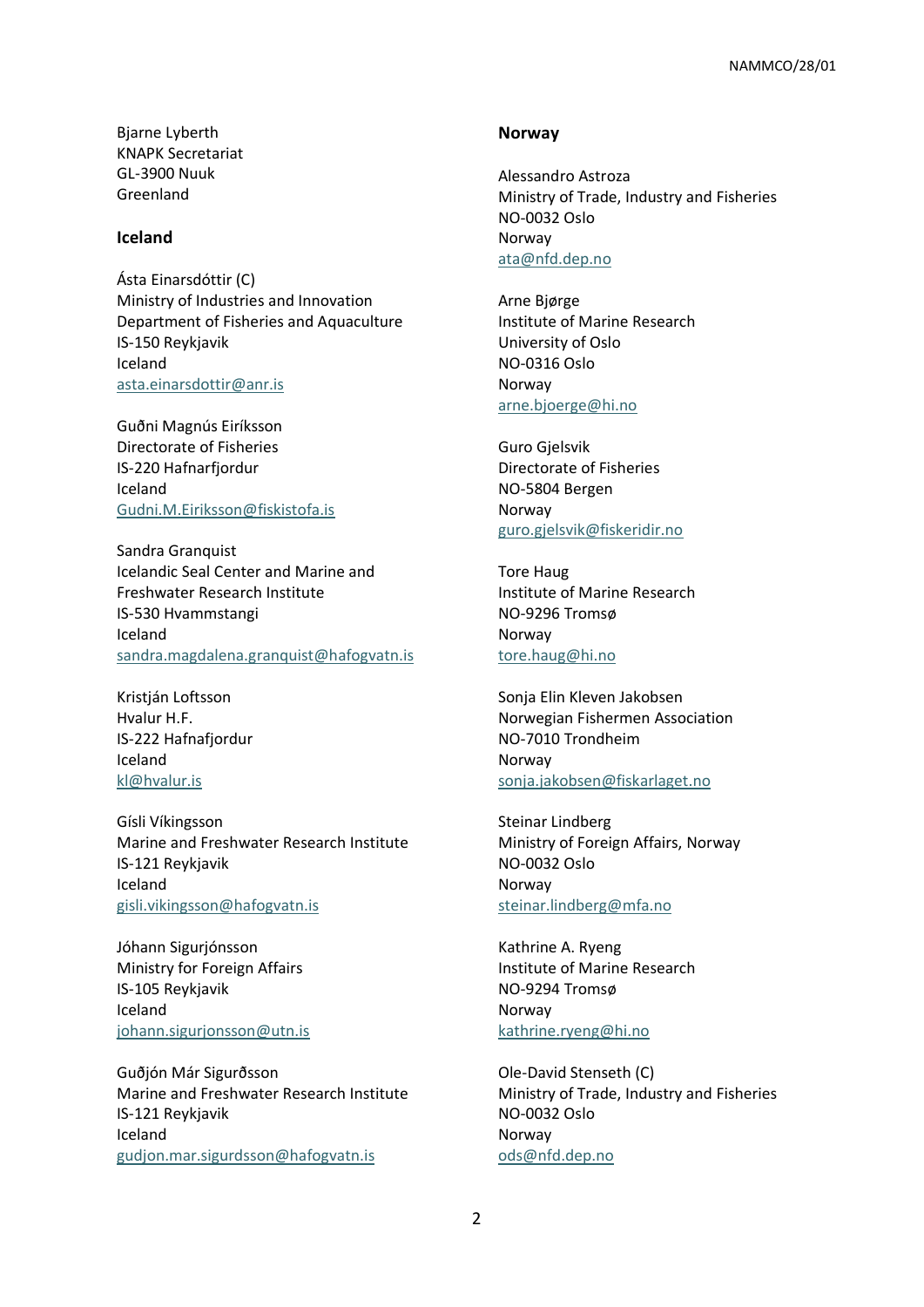Hild Ynnesdal Directorate of Fisheries NO-5804 Bergen Norway [hild.ynnesdal@fiskeridir.no](mailto:hild.ynnesdal@fiskeridir.no)

## **SCIENTIFIC COMMITTEE**

Bjarni Mikkelsen (Chair) Faroe Marine Research Institute FO-100 Tórshavn Faroe Islands [bjarnim@hav.fo](mailto:bjarnim@hav.fo)

Aqqalu Rosing-Asvid (Vice-Chair) Greenland Institute of Natural Resources GL-3900 Nuuk Greenland [aqro@natur.gl](mailto:aqro@natur.gl)

Roderick Hobbs (Chair of the NEGWG) National Marine Fisheries Service 7600 Sand Point Way NE US-98155-6349, Seattle, WA USA [rod.hobbs99@gmail.com](mailto:rod.hobbs99@gmail.com)

#### **OBSERVER GOVERNMENTS**

## **Canada**

Amber Lindstedt International Fisheries Management Fisheries and Oceans Canada CA-K1A 0E6 Ottawa, ON Canada [Amber.Lindstedt@dfo-mpo.gc.ca](mailto:Amber.Lindstedt@dfo-mpo.gc.ca)

Daniel Townsend International Fisheries Management Fisheries and Oceans Canada CA-K1A 0E6 Ottawa, ON Canada [Daniel.Townsend@dfo-mpo.gc.ca](mailto:Daniel.Townsend@dfo-mpo.gc.ca)

Justin Turple (C) International Fisheries Management Fisheries and Oceans Canada CA-K1A 0E6 Ottawa, ON Canada [Justin.Turple@dfo-mpo.gc.ca](mailto:Justin.Turple@dfo-mpo.gc.ca)

Romy Vaugeois Seals & Sealing Network Fur Institute of Canada Canada [romy@sealsandsealing.net](mailto:romy@sealsandsealing.net)

#### **Denmark**

Anne Birgitte Hansen (C) Ministry of Foreign Affairs DK-1448 Copenhagen Denmark [anbiha@um.dk](mailto:anbiha@um.dk)

#### **Japan**

Yukako Mio Ministry of Justice Japan [y.mio.d2j@i.moj.go.jp](mailto:y.mio.d2j@i.moj.go.jp)

Hideki Moronuki (C) Fisheries Agency of Japan Japan hideki moronuki600@maff.go.jp

Yasushi Nakamura Ministry of Foreign Affairs Japan [yasushi.nakamura@mofa.go.jp](mailto:yasushi.nakamura@mofa.go.jp)

Kimihiko Okano Ministry of Foreign Affairs Japan [kimihiko.okano@mofa.go.jp](mailto:kimihiko.okano@mofa.go.jp)

Luis A. Pastene Institute of Cetacean Research Japan [pastene@cetacean.jp](mailto:pastene@cetacean.jp)

Shinichi Suzuki Fisheries Agency of Japan Japan [shinichi\\_suzuki930@maff.go.jp](mailto:shinichi_suzuki930@maff.go.jp)

Fumihiko Yanaka Ministry of Justice Japan [f.yanaka.c2r@i.moj.go.jp](mailto:f.yanaka.c2r@i.moj.go.jp)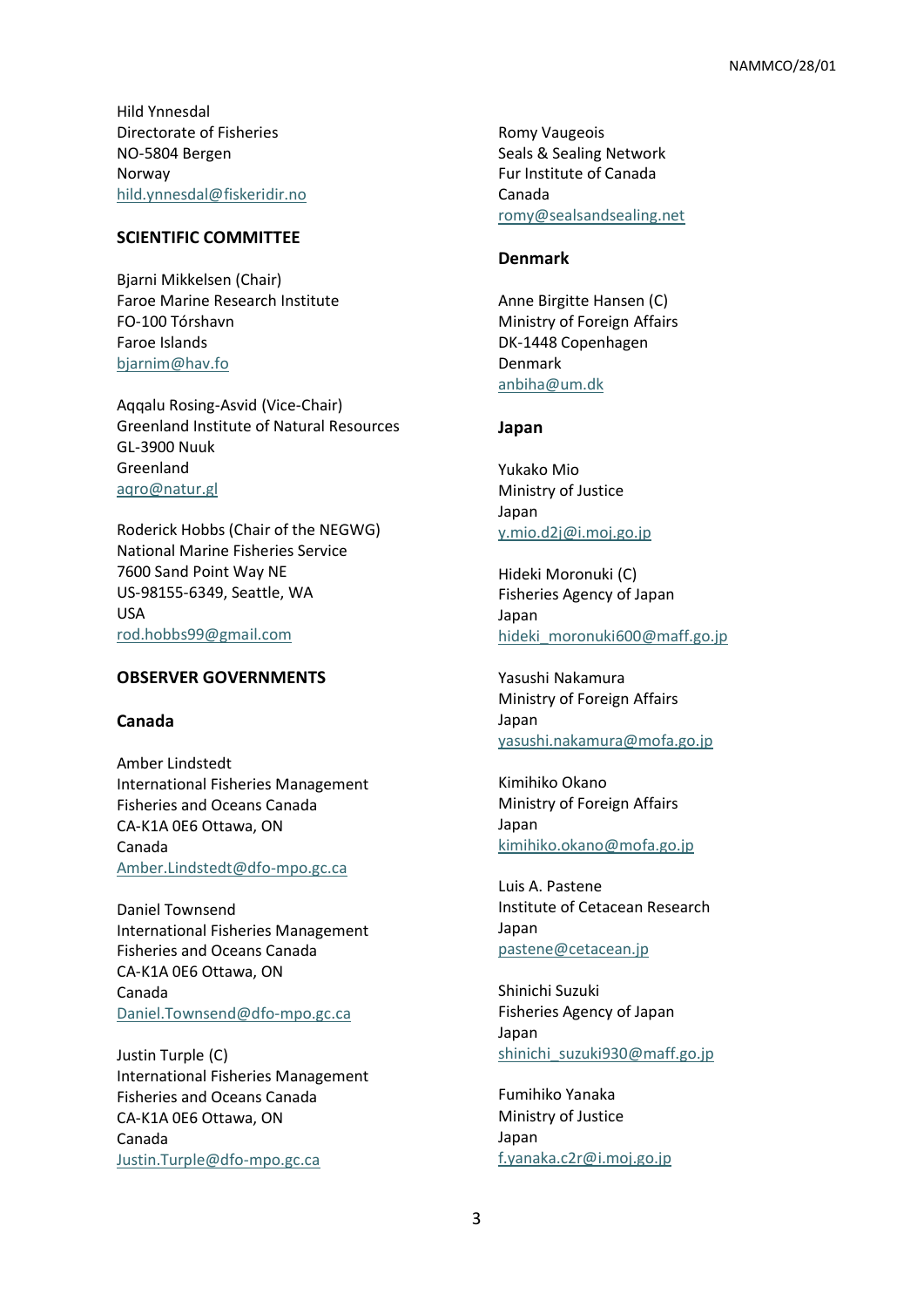# **Russian Federation**

Vladimir Zabavnikov Polar Branch of VNIRO (PINRO) Russia [ltei@pinro.ru](mailto:ltei@pinro.ru)

## **United States of America**

Elizabeth Phelps U.S. Department of State USA [PhelpsE@state.gov](mailto:PhelpsE@state.gov)

Mi Ae Kim National Oceanic and Atmospheric Administration (NOAA) USA [mi.ae.kim@noaa.gov](mailto:mi.ae.kim@noaa.gov)

# **INTERGOVERNMENTAL ORGANISATIONS**

Agreement on the Conservation of Small Cetaceans of the Baltic, North East Atlantic, Irish and North Seas (ASCOBANS) UNEP/ASCOBANS Secretariat, DE-53113 Bonn Germany Observers: Jenny Renell[, jenny.renell@un.org](mailto:jenny.renell@un.org) Melanie Virtue, [melanie.virtue@un.org](mailto:melanie.virtue@un.org)

International Whaling Commission (IWC) The Red House UK-CB4 4NP Cambridge United Kingdom Observers: Cherry Allison[, cherry.allison@iwc.int](mailto:cherry.allison@iwc.int) Jemma Jones, [jemma.jones@iwc.int](mailto:jemma.jones@iwc.int) Rebecca Lent, [rebecca.lent@iwc.int](mailto:rebecca.lent@iwc.int) Sarah Smith, [sarah.smith@iwc.int](mailto:sarah.smith@iwc.int) Iain Staniland, [iain.staniland@iwc.int](mailto:iain.staniland@iwc.int) Marguerite Tarzia, [marguerite.tarzia@iwc.int](mailto:marguerite.tarzia@iwc.int) Imogen Webster, [imogen.webster@iwc.int](mailto:imogen.webster@iwc.int)

Northwest Atlantic Fisheries Organisation (NAFO) CA-B2Y 3Y9 Dartmouth, Nova Scotia Canada Observers: Norway Fred Kingston, [fkingston@nafo.int](mailto:fkingston@nafo.int)

North-East Atlantic Fisheries Commission (NEAFC) UK-W1T 3DY London United Kingdom [info@neafc.org](mailto:info@neafc.org) Observer: Norway

## **NON-GOVERNMENTAL ORGANISATIONS**

Inuit Circumpolar Council (ICC) CA-Ottawa ON Canada Observer: John Cheechoo, [jcheechoo@inuitcircumpolar.com](mailto:jcheechoo@inuitcircumpolar.com)

Livelihood International (LIVIN) Magdalen Islands, Quebec Canada Observers: Pierre-Yves Daoust, [daoust@upei.ca](mailto:daoust@upei.ca) Gil Theriault, [info@livintl.org](mailto:info@livintl.org)

Makivik Corporation Department of Environment, Wildlife & Research CA-H4M 2X6 St. Laurent, Quebec Canada Observer: Gregor Gilbert, [ggilbert@makivik.org](mailto:ggilbert@makivik.org)

Nunavut Tunngavik Inc. POB 638 Iqaluit, Nunavut X0A 0H0 Canada Observers: Paul Irngaut[,pirngaut@tunngavik.com](mailto:pirngaut@tunngavik.com) David Lee, [dLee@tunngavik.com](mailto:dLee@tunngavik.com)

World Conservation Trust (IWMC) CH-1006 Lausanne Switzerland Observers: Eugène Lapointe, [elapointe@iwmc.org](mailto:elapointe@iwmc.org) Nikolas Sellheim, [sellheim.consulting@gmail.com](mailto:sellheim.consulting@gmail.com)